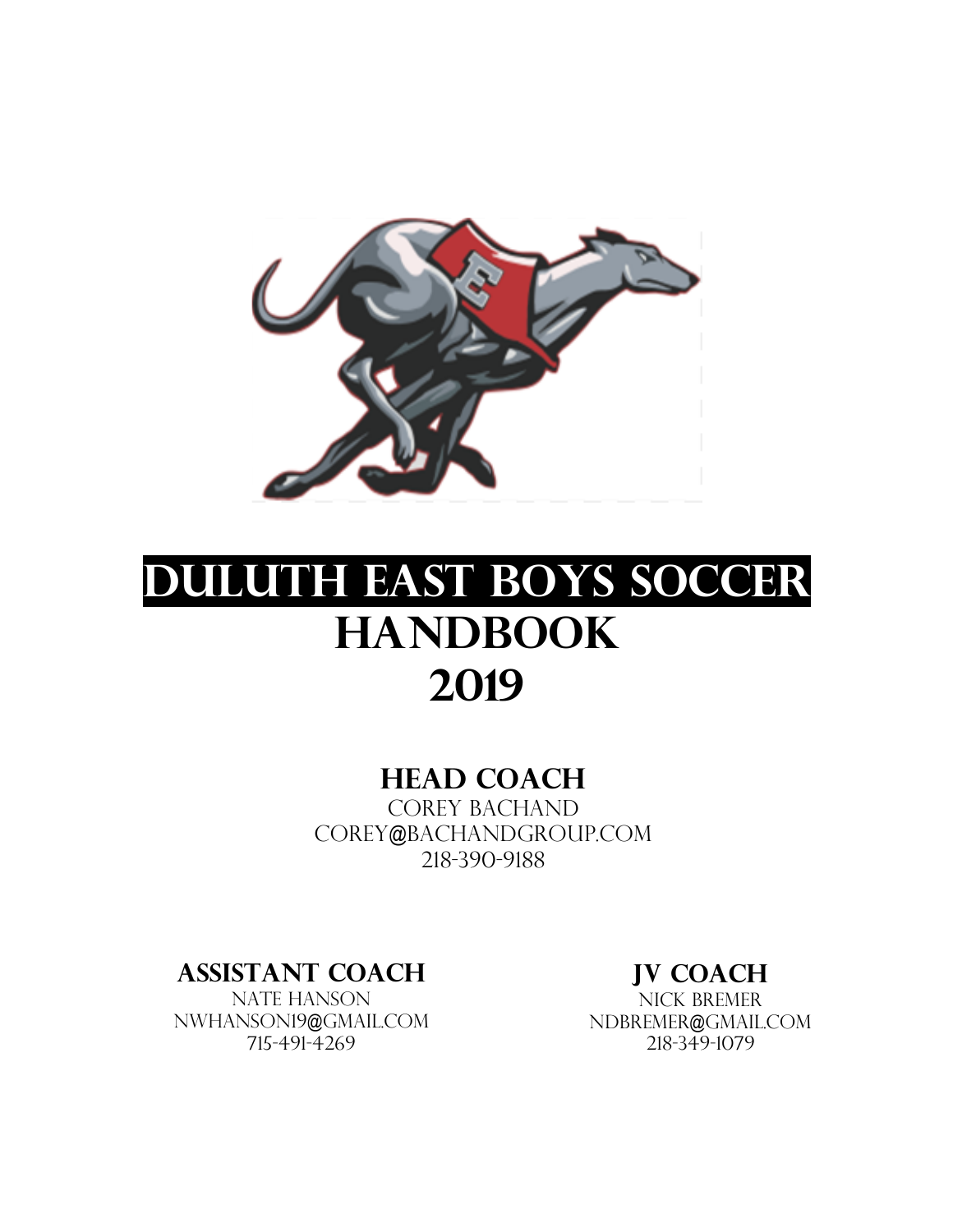## 2019 Changes/Important Updates

- Teams: Due to the decline in the numbers of teams in the Twin Cities we will be reducing our program to 4 teams to ensure that players in our program get adequate game time against quality competition. To offset the loss of the team we will expand the numbers on the B & C teams to 22.
- **CLUB TEAM PAPERWORK:** As a reminder and as stated in the pre-tryout meeting, our club teams are **NOT SCHOOL AFFLIATED**. For this reason, you **SHOULD NOT** register for soccer online. All paperwork will be turned in and kept with our boosters/coaches.
- Club Team Schedules/Communication- All schedules for the club teams can be found on Dulutheastsoccer.com.
- **ATTENTION ALL SOPHOMORES:** You **MUST** have a physical on file prior to the start of tryouts, failure to do this will result in not being allowed to tryout and will result in you not being able to participate in Duluth East Athletics.

# Program/Coaching Background

Duluth East Soccer tryouts are held in mid-August every season. This will be my 2<sup>nd</sup> season with the boys soccer program and I am looking forward to the upcoming season. Being part of the Duluth East Boys Soccer program is a very big honor, one that does not come easy. You will have to work harder than you ever have, returners included. This program has a long history of success which includes many trips to the state tournament.

## CULTURE

The Duluth East Boys soccer program has had a long tradition of excellence on and off the field. This excellence is brought about in part because of a culture that has been established in our program since its inception. Our culture will continue to revolve around hard work, dedication and commitment to the team in competition, in practice and in the classroom.

## Coaching Philosophy

I am a fundamentally-focused individual with proven expertise in motivating youth to achieve their goals. My belief in holding players, parents and coaches accountable at all times is at the core of my coaching philosophy. I hold myself accountable and continue to demonstrate professionalism and personal integrity through my interactions. With over 35 years of coaching experience and dedication to the development of all student athletes, our goal as coaches is to teach leadership to young men through dedication, commitment, teamwork and perseverance. In addition, it is our goal to prepare our athletes for success in their future.

# Purpose as a Coach

The purpose of the Duluth East Boys soccer staff is to foster an atmosphere of leaning within our sport. We will do our best to always demonstrate the positive qualities that we are expecting of our players. We will treat or fellow coaches, players, officials, administration and parents with respect both on and off the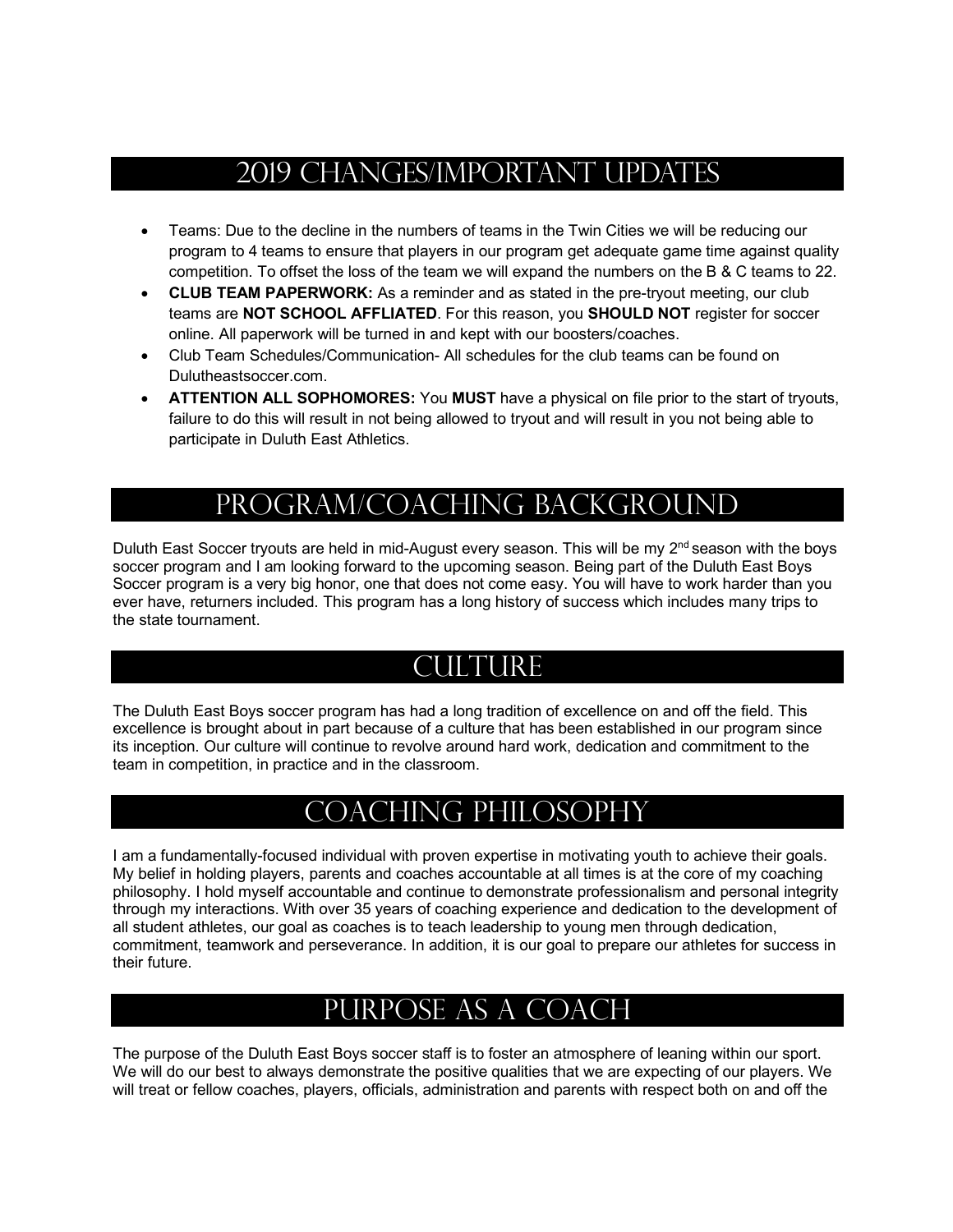field. We will be asking our players to represent our program, our school, your families and our community in a positive way and we will do our best to model this as well.

### Team Explanations

We will continue to select "The Top 40" to define our varsity and iv teams, this will allow for more fluidity between varsity and jv teams rather than placing players on teams early in the season. The ending varsity roster will be comprised of the top 22 healthy players from that top 40.

**The Top 40:** The top forty soccer players (36 field players, 4 keepers) of any age level will be placed on either the varsity or jv soccer team. These forty players will train together all year long to compete for a spot on the varsity team. Movement between these teams will happen based on play, injury or illness. A player who earns a varsity spot one week is not guaranteed a spot the following week. This will create constant competition and raise expectations during practices.

**Varsity:** Is the top 16 field players and top two keepers at any time of the year. Varsity is eligible for any player who is between the grades 7-12th, provided they are one of the top sixteen players/two keepers at that time. A player who is named to varsity can be moved to junior varsity due to play, injury or illness. To be a varsity player the player must prove to be: skilled, hardworking and a team player (in no particular order). There is NO guaranteed playing time at the varsity level.

**Junior Varsity:** Is the next 20 field players and 2 keepers. This team is eligible for any player who is between the grades 7-12th. A player who is named to the junior varsity may be moved up to varsity if their play, work ethic or dedication to the team deems it appropriate. Equal playing time is NOT guaranteed at the junior varsity level.

**B-Team:** This is a non-school district team that consists of 22 players between the grades 7-10th. Because this is a non-school district team players who are named to the B-Team are not able to be moved up to the varsity/jv team. Movement between the B & C teams can occur based on play, injury or illness. Equal playing time is NOT guaranteed at this level.

**C-Team:** This is a non-school district team that consists of 22 players between the grades 7-9th. Because this is a non-school district team players who are named to the C-Team are not able to be moved up to the varsity/jv team. Movement between the B & C teams can occur based on play, injury or illness. Equal playing time is NOT guaranteed at this level.

### Tryout Information

Tryout Info: August 12/13 at Duluth East Stadium. Registration opening at 12:00 pm.

**MONDAY** 1:00-2:30 pm  $7<sup>th</sup>$ -9<sup>th</sup> Graders  $2:30-4:00 \text{ pm}$  10<sup>th</sup>-12<sup>th</sup> Graders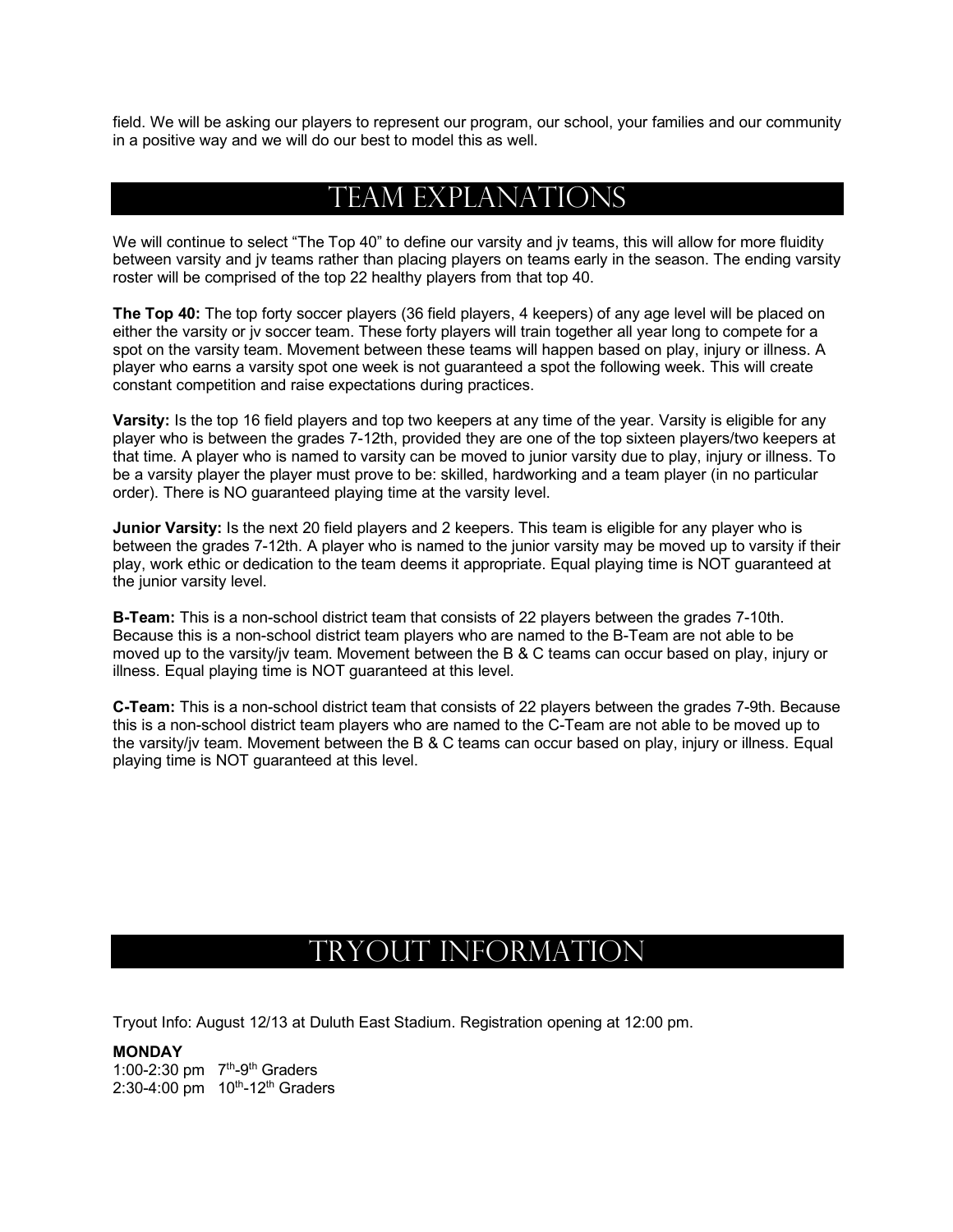6:00-7:30 pm 7-9th Graders 7:30-9:00 pm 10<sup>th</sup>-12<sup>th</sup> Graders

#### **TUESDAY**

1:00-2:30 pm  $7<sup>th</sup>$ -9<sup>th</sup> Graders 2:30-4:00 pm 10<sup>th</sup>-12<sup>th</sup> Graders 4:00-5:30 pm 7-9<sup>th</sup> Graders 8:01-9:30 pm  $10^{th}$ -12<sup>th</sup> Graders

#### **Movement During Tryouts**

In order to best evaluate each player there will be players that will be moved "up" during the tryout process. This is to allow the advanced soccer player to show their skill against older competition as well as to allow other players to showcase their skills against similar abilities. Movement of players can happen at any point during the tryout process, no players will be moved "down" during this process.

#### **Fitness Tests**

Fitness is a major part of soccer; speed, agility and endurance are all things that coaches look for. There MAY be up to five tests given to evaluate these areas: 60 yard sprint, shuttle run, two mile run, Scottish 18's and 20-40's. This will accurately demonstrate individual's abilities in each of the areas.

#### **What Coaches Look For**

Athletic Ability- strength, speed & quickness Heading- fearless, attacking the ball Shooting- proper technique, accuracy & power Finishing- composure around the net Passing- accurate, proper speed/touch Trapping- under control and with purpose Soccer Sense- ability to be involved in the game Sportsmanship- teammates & coaches Movement- what you do away from the ball Enthusiasm- passion for the game

## Program/Duluth East Rules

Each parent and player should read and understand each of these rules as well as the Minnesota State High School League rules and accept the consequences of violating them.

#### **Duluth East Athletics Student First Policy**

This policy was developed to ensure that Duluth East Student Athletes continue to focus on academics along with participation. Student Athletes are held to a higher level when it comes to the privilege to participate in student activities. See MSHSL and District guidelines.

#### **1. Meeting Classroom Expectations**

- Student Athletes MUST check in with teachers to make arrangements for makeup work. This should be done at least **TWO DAYS** prior to the date they miss class for a game or activity!
- Student Athletes must meet classroom deadlines and make it easy for the teacher to make up work. Missing time for athletics is not an excuse for late work or late making up work.
- Failure to meet academic deadlines, displays of disruptive behavior, and excessive tardies & absences may result in practice and game suspensions.
- Coaches must monitor grades prior to and during the season. Coaches can obtain grade reports from Activities office. All info is protected under data privacy laws and guidelines.
- *It is a privilege, not a right to participate in MSHSL activities.*

#### **2. Academic Help**

The National Honor Society – Tutor Room has tutors available (Room 2365) If a team goes on an overnight and misses class time – The coach must have mandatory study time on the bus trip or hotel. During this time videos or cell phones are not allowed. Saturday School is available, sign up in the main office!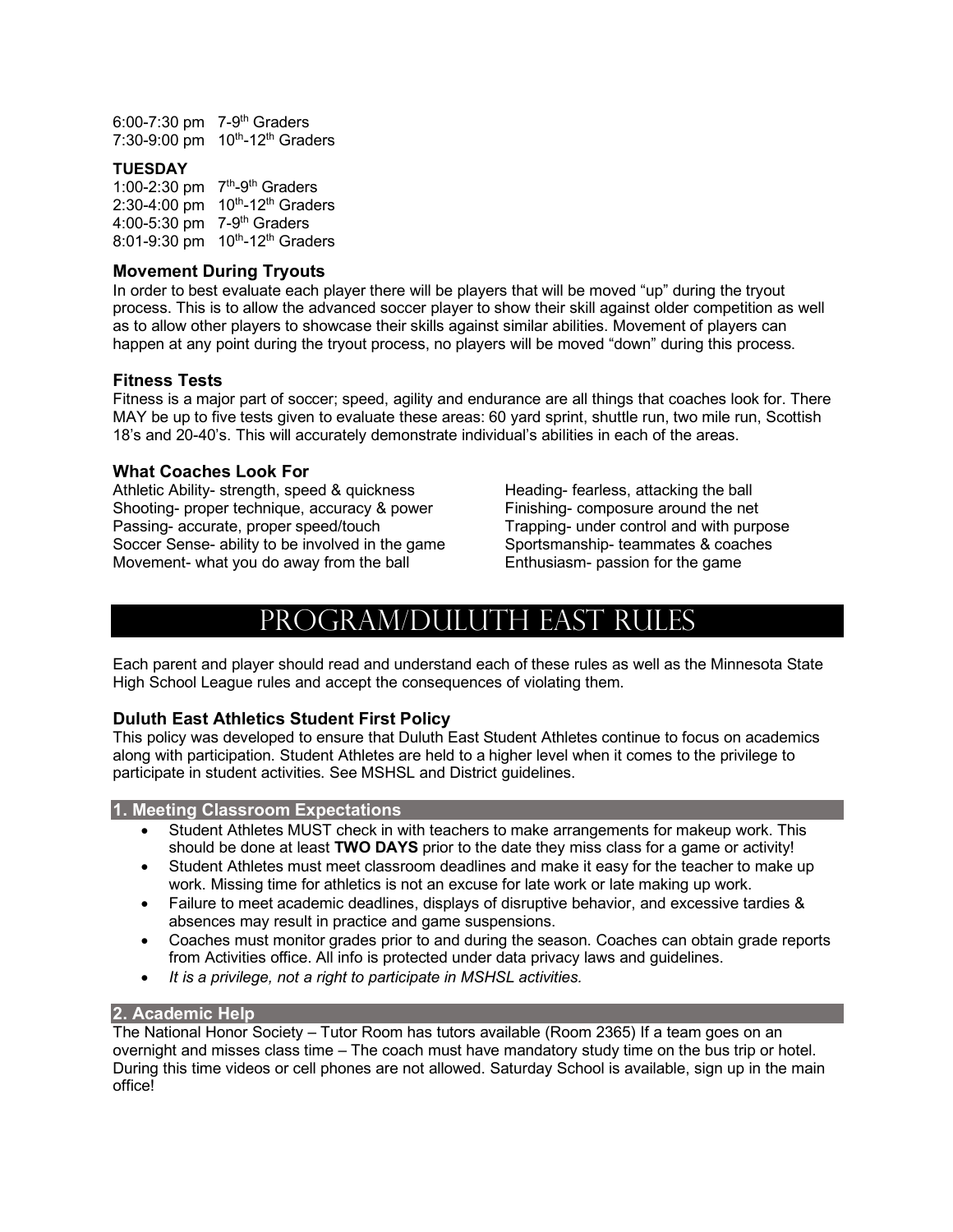#### **3. Attendance**

- Student Athletes must attend class following a road game or trip; if a team gets home late the coach should give them the following day's practice off.
- If a student has been excused for an all day absence and it is not a school related absence, the student may **NOT** participate in any after school activity that day.
- If a student comes to school in the morning and then is excused for the rest of the day **DUE TO AN ILLNESS** or an unexcused absence, the student may **NOT** participate in any after school activity that day.
- Students must be in attendance at least the last two hours of the day in order to participate in games or practice. Special circumstances must be cleared with the activities office prior to the event. Student athletes that violate the district participation attendance policy can be subject to multiple game penalties.
- *Middle school athletes participating at the High School level need parent permission to leave school in accordance with school policy.*

#### **4. Academics**

- Two Consecutive grade periods under a 2.0 = "Ineligible" for game/contest participation until the issuance of the next report card. GPA must be at or above a 2.0 in order to participate. Progress Report Each Week turned in by Friday at 9:00a.m.
- Under a 2.0 in a grade period = probation for four weeks, must be above a 2.0 in order to play. Progress Report Each Week turned in by Friday at 9:00a.m. Below a 2.0 = "Ineligible"
- Progress Reports can be found outside the East Activities office or online. Must include all classes!
- Must be signed by 1) Activities office 2) Coach 3) Parent and turned into the Activities Office
- "Ineligibility" is described as a time the student may continue to practice but may not participate in varsity games or contests. **No Progress Report = "Ineligible"**

#### **5. Arts, Activities. Academics, and Athletics**

I am a huge backer of having our student/athletes get involved at East High School. If you have a conflict please work out a compromise that works best for your son between the advisor, coach, or teacher. If you can't come up with one that is satisfactory please contact me and I will help!

#### **6. Lettering Policy**

In order to letter in soccer, you must fall into one of the following categories: play in over  $\frac{1}{2}$  of the games or, in the opinion of the coaching staff, the individual has made a significant contribution to the team.

#### **7. Appearance**

Players should report to games wearing the team warm-up uniform. Away from soccer, players should dress in such a way that reflects positively on our school and team. **Duluth East Soccer** gear and apparel is suggested – wear it with PRIDE. Dress like a team – not individuals!

#### **8. Returning Home**

Players are expected to drive back with the team bus. Team bus rides are considered a team activity. Parents should talk to the head coach about any circumstances before the bus leaves. Parents must provide a note that releases them from the team that is signed and dated. **Players MUST ride with a parent – they CANNOT drive themselves.**

#### **9. Travel Policy**

- We expect kids to ride the bus Riding the bus is a part of the "team" experience. Win/loss.
- Travel Release for emergencies  $\rightarrow$  Forms on Website/outside AD office (Coach or AD can sign)
- Students must ride with THEIR parent. Students may not drive to away events except to Hermantown, Proctor, Superior, and Duluth.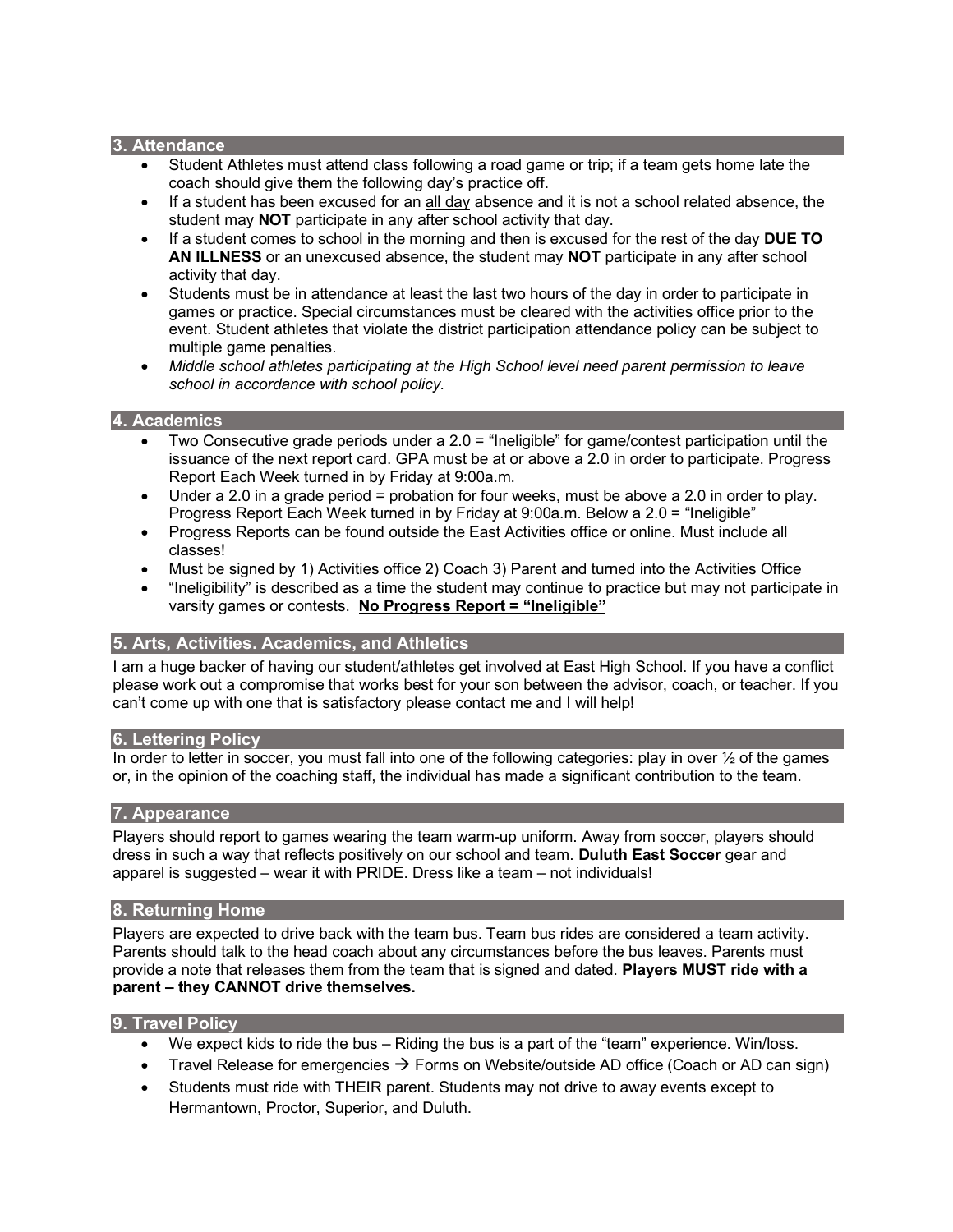• Students must be in attendance at school at least two hours (end of the day) in order to PRACTICE or participate in GAMES. However, *if a student is at a medical appointment they are ok with a note from the Doctor.* 

#### **10. Captains' (and Seniors) Responsibilities**

- To lead the team in a positive soccer setting.
- To remind players of their equipment responsibilities when necessary.
- To lead players in enthusiasm and hustle and to help create a competitive atmosphere.
- To bring players problems directly to coaches and not let rumors or ill feelings harm team play/goals.
- The captains are team representatives. Athletes in violation of MSHSL rules will be ineligible to serve as captain.
- To not play favorites and to be fair to every player and coach.
- If a captain violates MSHSL or East HS rules they will no longer be captain.

#### **11. Responsibilities**

- 1. Each player is responsible for their own actions and they are accountable for them. Part of that responsibility is taking care of their uniform, warm-ups, and any other team issued equipment.
- 2. Varsity players will be in attendance for the beginning of JV games, and JV players must be attendance for the entire Varsity game. This is for games that are at the same site. All team members are to sit together as a team away from student sections if possible. If a player has a conflict it must be cleared with the head coach.
- 3. Curfew is to be observed at 10 PM during school nights and/or before **games** and 11:30 PM during the weekend (parental curfews supersede these, if it is earlier!). Parents and captains are expected to monitor the curfew times
- 4. **No friends or parents** are allowed in the team area during the game or immediately following the game unless cleared with the coaches.
- 5. All players are required to help clean up the game and practice sites after the game or practice has concluded. Players should wait until the coaches have addressed them before they leave after games.

#### **12. Bus and Locker Room Procedures**

- You will be expected to assist the coaches in keeping locker room and buses in first-class condition. All trash will be properly disposed.
- Each player must make sure that the bus is cleaned before they get off. This is not the job of the coaches or the bus driver. Be responsible, be adults.

#### **All players must help with field set up and take down prior to and after games!**

#### **13. JV admittance to Varsity Games**

A junior varsity player, who competes on the same day, but at a different site, will be admitted to the varsity game without charge by following this procedure. The JV coaches will notify and arrange a time following their game and be responsible for the athlete's entry. The junior varsity coach will meet his/her players at the ticket gate and upon the coach's identification the rostered players will be admitted without charge. JV must pay to get into playoff games.

#### **14. Conduct on the field:**

- You will be expected to conduct yourself in a first-class manner at all times.
- All rules for the MSHSL Athletic Eligibility Statement are to be followed. Especially note the Student Code of Responsibilities. You are expected to fully respect the rights and beliefs of others and treat others with courtesy and consideration; you are expected to be fully responsible for your actions and the consequences of your actions.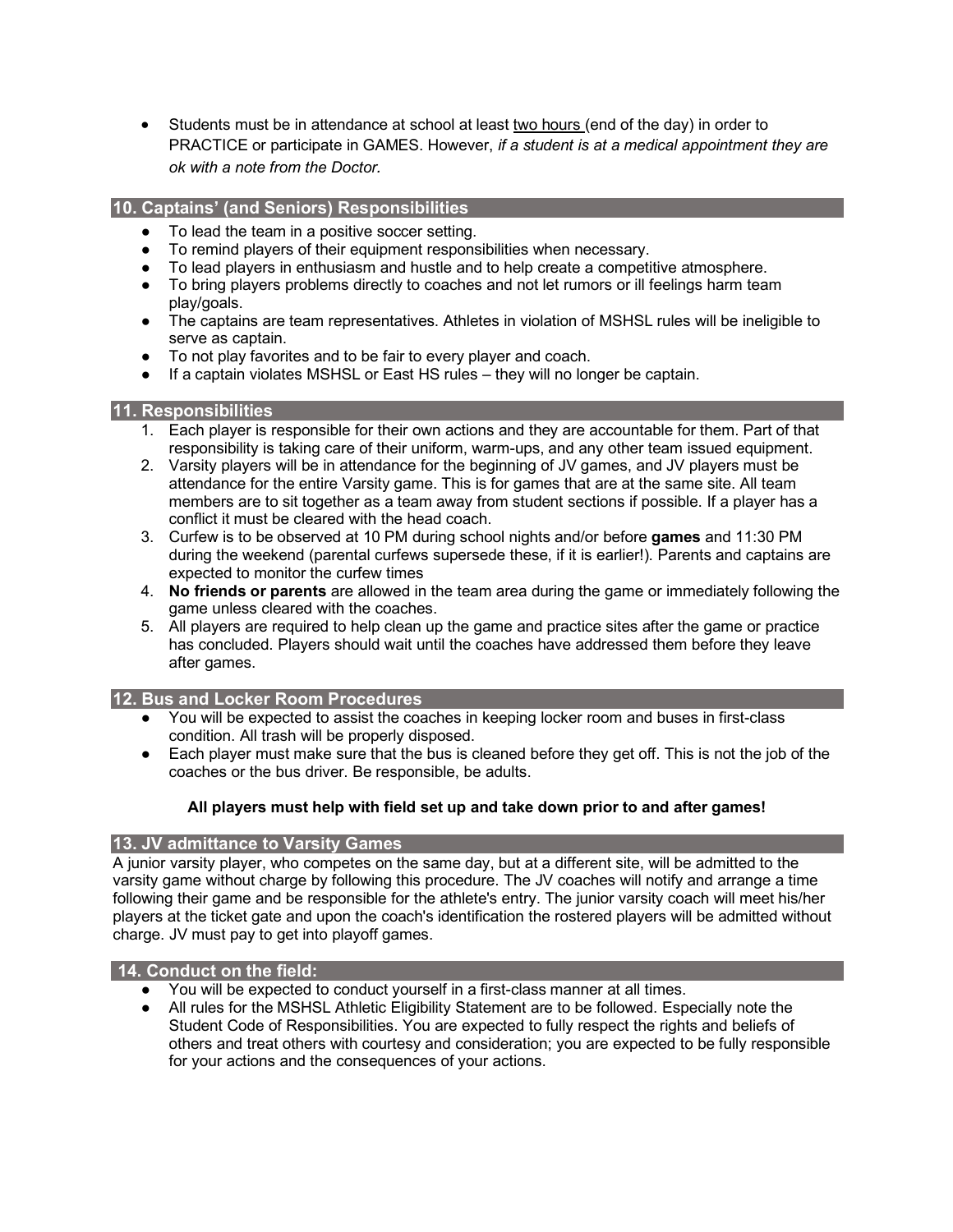- You are expected to respect coaches, teammates, officials, parents, fans and other authority figures at all times whether on or off the field, in the locker room, or on the bus. You must also respect the property of others.
- You are expected to respect and obey the rules of the school and the laws of your community, state, and country. Anyone violating these rules is subject to disciplinary action and will not be eligible for all-conference or all-state awards. Do your part to maintain the high standards of the boys soccer program.
- Use of tobacco, alcohol and drugs is banned as stated by the MSHSL rules. Anyone violating this rule will not be eligible for all-conference or all-state awards. Remember your teammates and coaches are counting on you to follow the MSHSL rules.

#### **Violations of these rules shall result in game, practice suspensions, or removal from team based on the severity of the offense.**

All players are subject to the Minnesota State High School League Rules and Eligibility requirement that are available in the East activity office.

- No talking to officials unless you are a captain
- No swearing on or off the field
- Sportsmanship
	- Before game shake hands of officials, opposing players and coaches wish them luck After game – shake hands of officials, opposing players and coaches – show class.
- Clean up the bench area and locker rooms when visiting. At East HS, clean up both HOME and AWAY!

#### **15. Open Door Policy:**

If you have any questions, complaints, or problems feel free to discuss them with us. Let's keep soccer matters within our own "soccer family". As a member of a team it is important that you realize that your personal choices affect other members of the team. Discuss additional activities involving time and energy with your coach prior to your involvement to ensure that neither you nor the team is adversely affected.

#### **16. LINE OF COMMUNICATION ISD #709 EXTRACURRICULAR CONFERENCE PROCESS**

24 Hour Rule- Individuals who are upset must wait until 24 hours after a game to bring up a complaint. This allows individuals time to think with a level head and take the emotion out of the situation, this will result in a more effective and productive conversation.

- E-mails will not be accepted as a form of communication. E-mails often times can be taken out of context and messages can be misunderstood, to insure this doesn't happen complaints through e-mail will be immediately deleted.
- While text messaging is an appropriate way to alert a coach of an absence from practice or game as soon as possible. It is not an appropriate way to inform or question the coach about personal or team concerns. These issues should be addressed face to face.

#### **INTRODUCTION**

The ISD # 709 Extracurricular Conference Process has been developed for the purposes of establishing and maintaining the lines of communication between the school, parents/guardians, and students for the resolution of concerns related to the athletic/activity programs. This process is a means by which concerns/problems about the IDS #709 extracurricular programs can be resolved.

In order to establish a positive atmosphere and assure that the proper channels of communication will not be circumvented, the athlete, parent, coach and administrators have outlined a process for the use. All participants in the process are to adhere to the guidelines at all levels of the process.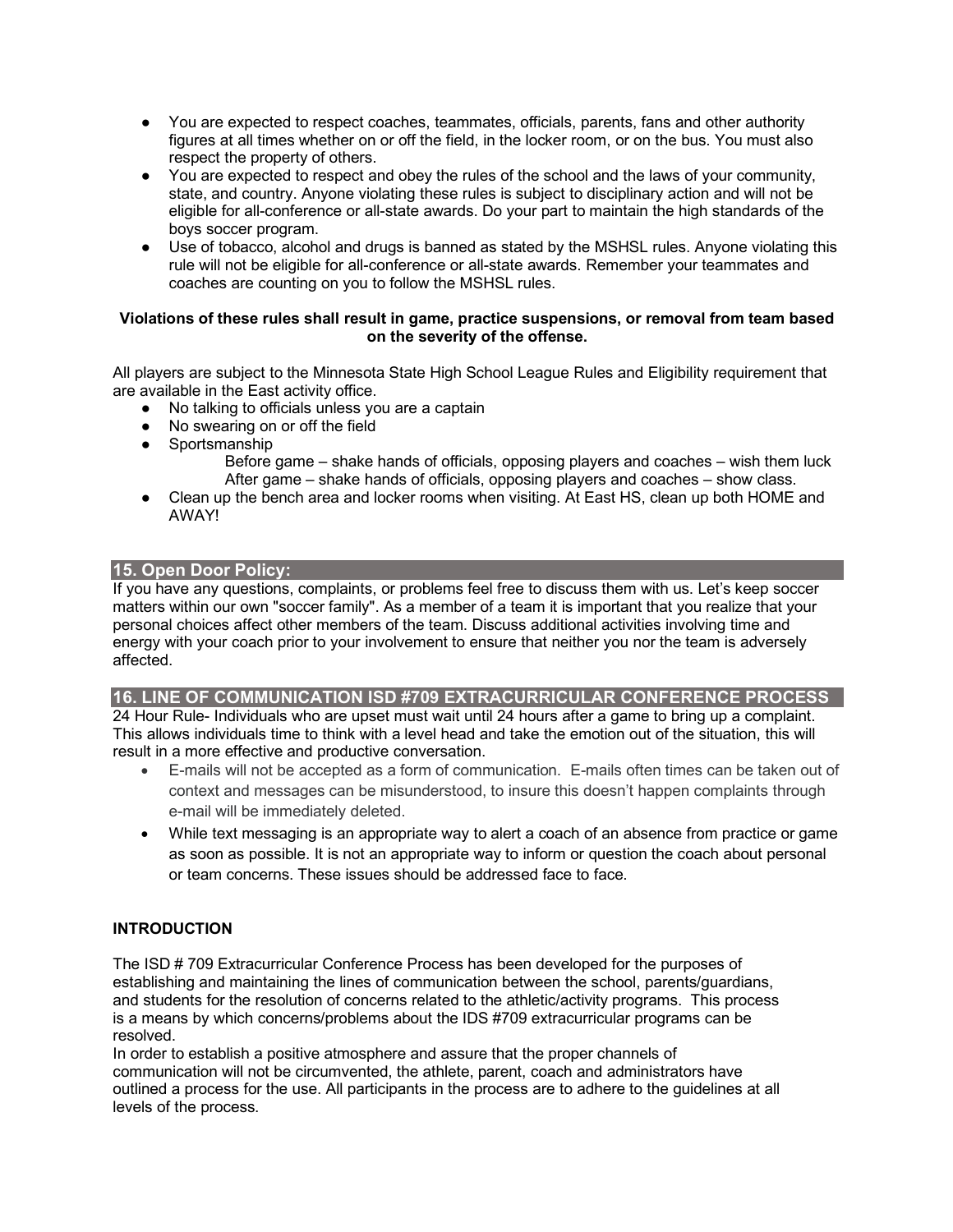#### **Any deviation from this plan will result in the expiration of the process.**

#### Level I - Verbal

If a student and/or parent have a concern about an athletic program, decision, and/or coach, it is his/her responsibility to complete the following portion of the conference process:

- Step I. A parent/student initiates the communication with the coach within five school days of the incident, decision, action that is under question.
- Step II. The parent/student is to meet with the coach and discuss the concern/problem with him/her with the intent to resolve the issue. (If the problem involves an assistant coach, the head coach of that sport is to be involved in the meeting). Parents/students are to address themselves only to concerns/problems related to them. In order to be in compliance to the "Privacy in Information Act," concerns/problems related to other athletes are not to be discussed.
- Step III. If the matter has been resolved to the parent's satisfaction, the process will end. If the matter has not been resolved to the parent's satisfaction, then the parents should proceed to level II

#### **NOTE: Concerns regarding playing time/team selection/strategy can be discussed at Level I, but not beyond.**

#### Level II - Written

If either party has not been satisfied by the proposed resolution of the problem on Level I, they have the option to request a continuation of the process to Level II:

- Step I. Either party has the option to submit the necessary written form to initiate Level II. Failure to comply during the stated period of time will result in termination of the process.
- Step II. The parent/student meets with the coach and Activities Director to discuss the issue.
- Step III. The Activities Director will give/mail a copy of the summary to all the participants in the conference within five school days and will forward a copy of the summary to the building principal.
- Step IV. If the matter has been resolved to the parent's satisfaction, the process will end. If the matter has not been resolved to the parent's satisfaction, then the parents should proceed to level III.

#### **NOTE: Initiation of Level II, however cannot be started unless all of the steps in Level I have been completed.**

#### Level III – Committee

The Principal will be responsible for convening a committee to review Level II Conference summary.

- I. The make-up of the four person committee shall be determined by the building principal.
- II. The building principal will complete a written summary of the conference with will include any resolutions/decisions reached in the conference.
- III. The Principal will give/mail a copy of the written judgment to all the participants in the conference with ten school days.
- IV. All decisions made by the Level Committee are final.

This is the process for complaining; e-mails will not be read or responded to in any manner. Emails often times can be taken out of context and messages can be misunderstood, to insure this doesn't happen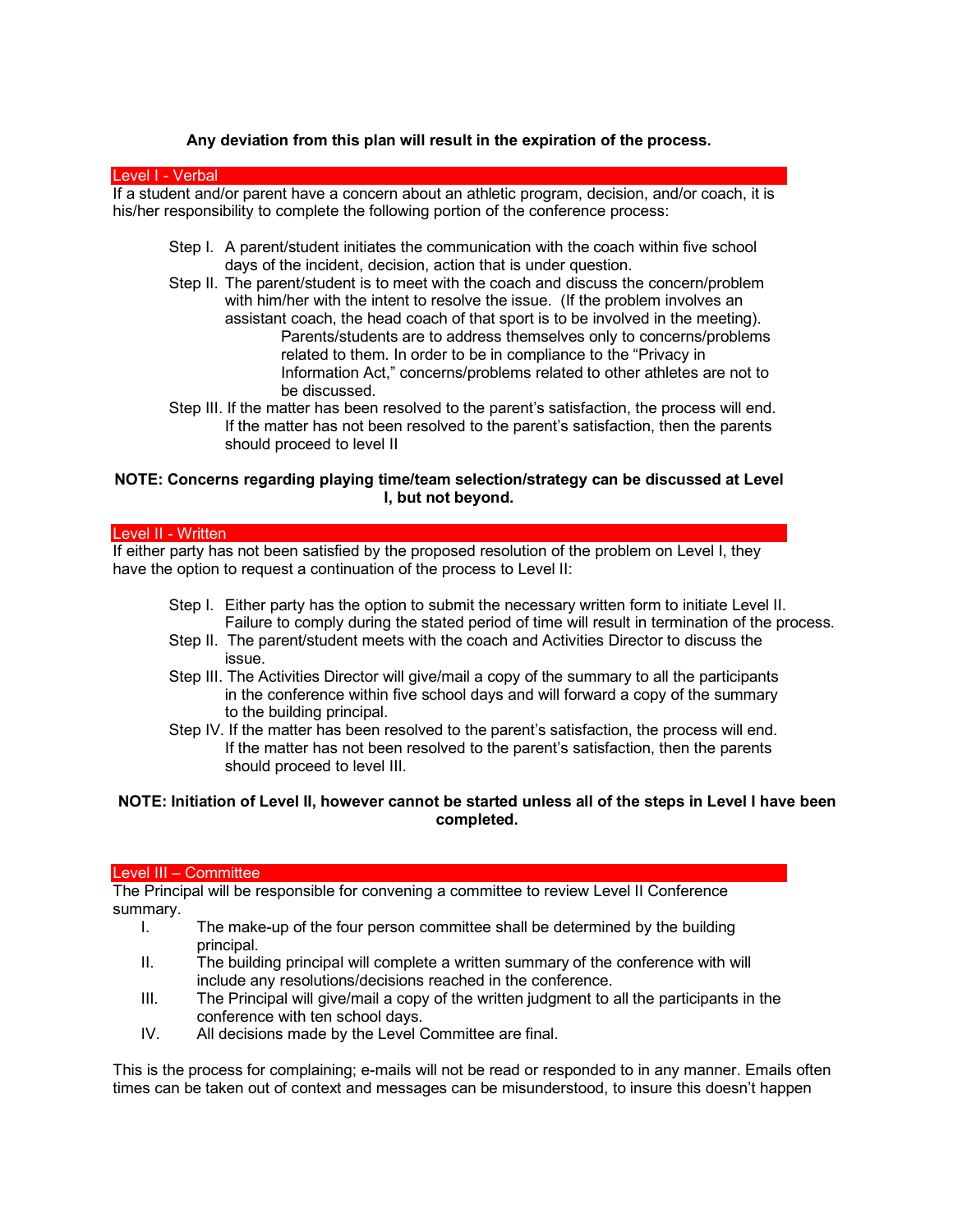complaints through e-mail will be immediately deleted. If a parent complains before a player-coach meeting the parent will be reminded of the process and the conversation at that point will end.

#### **17. Duluth Public Schools Return to Play Procedure:**

- 1. Coach/Certified Athletic Trainer evaluates and assesses the injury.
- 2. If, after the initial evaluation, the injury seems minor and the athlete wants to return to participation, the re several criteria and functional tests that will help assess the athlete's physical ability to return.
	- *The injured athlete should have nearly full strength of the uninjured side.*
	- *The injured athlete has complete range of motion of the affected body part.*
	- *The injured athlete should have NO significant swelling or fever in the affected body part.*
	- *The injured athlete should have NO significant pain in the injured area.*

#### **The injured athlete should be able to perform a series of tests which will test his/her ability to participate in the activity. If there is any concern about an injury, DO NOT return a student to play. Refer the injured athlete to the Certified Athletic Trainer or Doctor.**

- 3. Coach/Certified Athletic Trainer will immediately contact parents in the event of a significant injury.
- 4. If a PLAYER gets injured and they go to the doctor or professional they **MUST** be cleared to play by filling out the "resume participation" form by their doctor. The district "return to play" form must be used. Coaches will not accept a hand written note, or a note from a family friend or parent that is a doctor. The note must come from their primary doctor or the doctor that oversaw the student athlete.

#### **NOTE:**

- Injuries and sickness must be reported to coaches and trainers immediately by parents and players. Failure to do so could result in additional missed games or practices.
- The coach, in conjunction with the Certified Athletic Trainer, is responsible for making the "return to play" determination. The Certified Athletic Trainer (Jennie Koelling **Jennie.Koelling@essentiahealth.org**) will read and evaluate the "return to play" form and make a determination to which activities student athletes can participate in.
- If the Certified Athletic Trainer is not present, the coach must make a determination to the best of their ability. Coaches are instructed to always error on the side safety; this directive comes from the MSHSL and is directly tied to reducing the chance for re-injury.
- No form  $=$  No play

Injured players will not be permitted to drive. Coaches will contact parents, parents will arrange for transportation.

The return to play form should be handed in 24 hours prior to a game or practice. The Coach, Certified Athletic Trainer, and AD should all participate in this process.

#### Fundamental reminder about this rule

It has always been the ultimate responsibility of the coaching staff, in all sports, to ensure that players are allowed to compete in practice or contests only if they are physically capable of doing so. Coaches are responsible for determining playing time, this protocol does not supersede that responsibility.

#### **The "Return to Play" form can be found in the activities office, trainer's room, or online.**

#### **18. Illness**

• Students must be in attendance at school at least **two hours** (end of the day) in order to PRACTICE or participate in GAMES.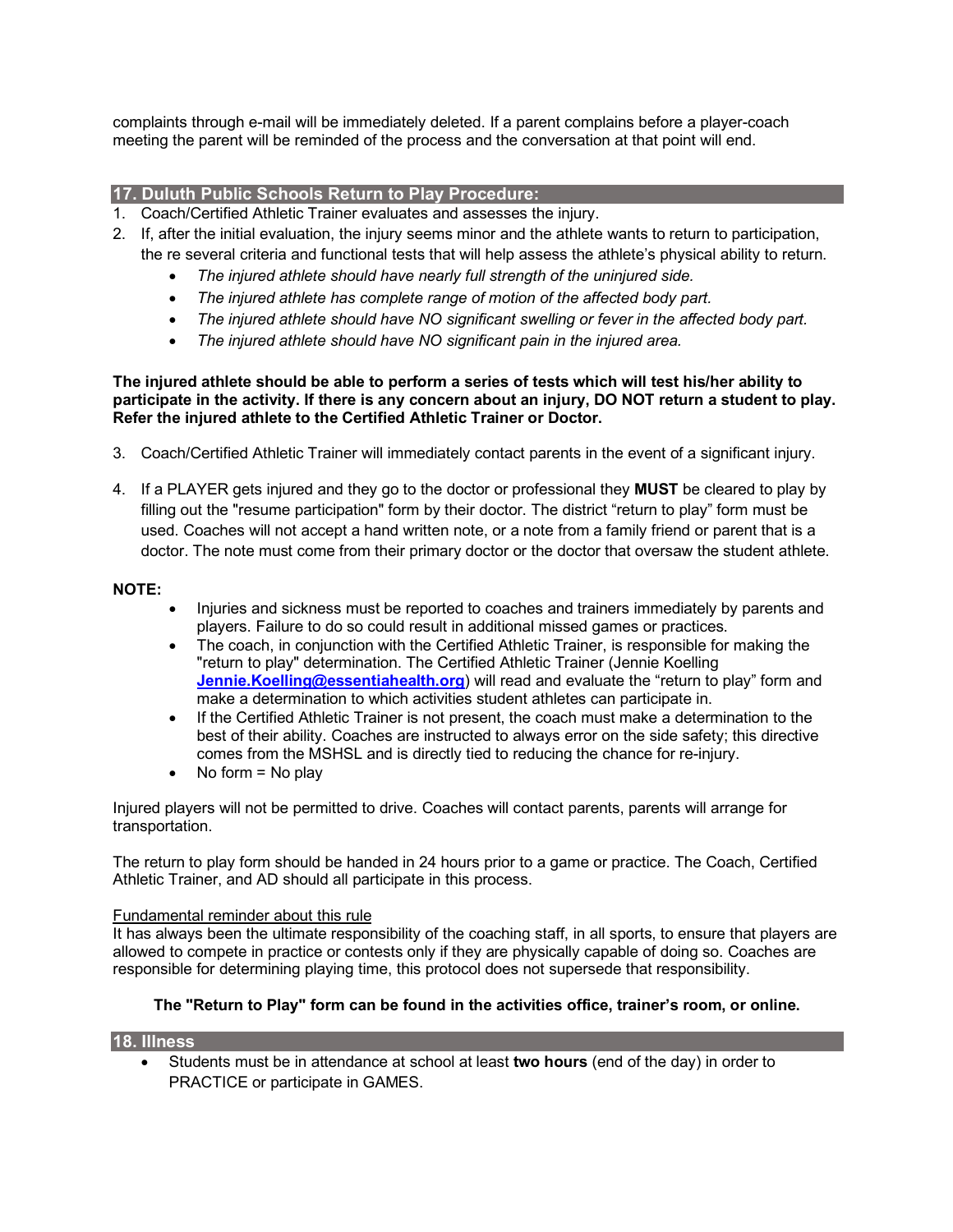- However, if a student is at a medical appointment or an emergency a note can be brought in to excuse the student/athlete from the two-hour minimum rule.
- This note must be shown to the Activities Director or Coach **in advance**, and must be signed by the doctor, dentist, or be a family emergency.
- Students who are excused for a school sponsored event Leave School Pass may practice or play, on presentation of the permit to their coach or advisor.
- A student who has been suspended either in school or out of school may NOT participate in practices/contests and /or scheduled activities during the time of suspension.

#### **19. Equipment**

- Each player is fully responsible for his equipment. That player will pay for any missing equipment.
- Bring home and away jerseys, socks, and shorts to all games. Keep them in a waterproof plastic bag.
- Don't wear jewelry to practice or games.
- Line up bags behind bench or sidelines be first class, act first class, play first class.

#### **20. Season Attendance Policy**

- All Players are required to attend each practice and game
- Classroom attendance. Miss school = Miss practice, game unless school related
- You are a student athlete. It is your responsibility to balance your commitment to the team and your studies. (No practice no play, unless cleared with the coach)

#### **21. Playing Other Sports**

We expect our soccer players to play multiple sports, this makes our soccer players better athletes allaround. We do however expect that during the soccer season, soccer is the only sport that is played. We do have exceptions for college showcase or recruiting opportunities, all-star games, etc.….please clear with the coach!

#### **22. Playing Time**

For a coach, this is the #1 area of contention between an athlete and a coach. Every person that has coached has been criticized regarding this issue.

- 1. We have a plan on who we want to play and when, and most of the times it doesn't work out.
- 2. We are always looking for ways to play everyone on our roster

3. As the season turns towards Section Playoffs we look to find the winning formula which may mean some players see more time and others see less or none

4. We will try and communicate to the players what they can do to earn more playing time, if a player is executing in practice, working hard, being dedicated, and contributing positively in games they will **play more.** 

#### **23. Roster Limits**

Our program is limited to the number of players that can be taken. With that said, cuts may be made to meet school district limits. The varsity team will be limited to the top players. Some players may move between levels for practices and/or games. The final varsity section roster will be made up of the top 22 players that the coaching staff feel will help the team advance in the sections and state tournament. Throughout the season player movement may occur helping an individual, the team, and the program become successful.

#### **24. How Players Earn Playing Time**

• **Players earn playing time in practice. If they don't practice – they won't play, unless it is excused or an extenuating circumstance.**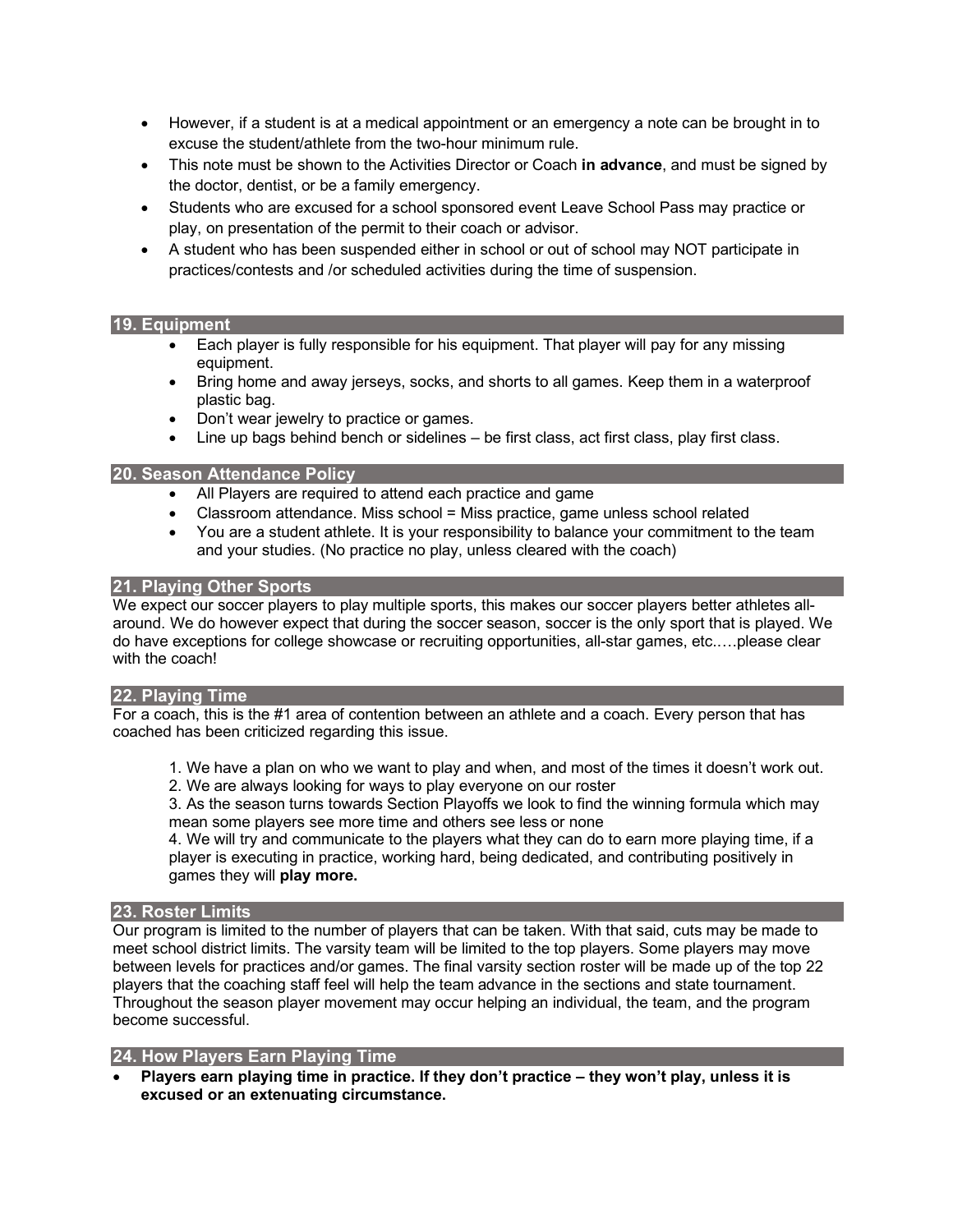- We have to be grade blind, however there are times maturity does matter and older players may be played over younger players.
- Players earn time if they execute during games and practice. The question must be asked would the coaching staff play players they don't believe deserve to? Do the coaches not want to win? Any player can earn a starting spot and unlimited playing time. This starts in practice.
- The coach's watch the players every day, they see how they practice the effort they put in, and how they perform. If a player does not perform – they will not see the playing time in the game. This is fair.
- The team is bigger than the individual. "The name on the front of the sweater is more important than the one on the back." That is what it means to be on a team.
	- Not Summer Soccer nor does that season matter in the fall
	- $\bullet$  Playing time will be fair but not equal
	- Practice/Attitude/Execution determines playing time
	- Open Door Policy Starts with the Coaching staff!

#### **25. Move Up Policy - JV – Varsity – Top 40**

Based on same criteria as playing time – however position, individual talents, strengths, and opposition will be taken into account!

#### **26. Hazing**

Hazing" means committing an act against a student, or coercing a student into committing an act, that creates a substantial risk of harm to a person, in order for the student to be initiated into or affiliated with a student organization, or for any other purpose.

Coaches will make sure that the team does not engage in the following:

- 1. Initiation rites that includes face-painting or unusual costumes
- 2. Any physical activities (paddling, blindfolds, obstacle courses, etc.)
- 3. Any public activities that would embarrass or single out a member. (singing in a restaurant, standing on a street corner waving at cars, making purchases which may embarrass the individual)
- 4. Any activity that involves putting up signs or toilet paper on any buildings or homes or anything in a yard.
- 5. Any activity that separates team members and treats them in an embarrassing way.

#### **There will be zero tolerance for anyone found organizing or taking part in hazing.**

#### **27. Social Media Policy (Facebook/Twitter/Instagram, etc.)**

As a student in the **Duluth Public Schools,** you are expected to follow student handbook guidelines, even though an event may happen off school property or after school hours.

Social network sites, other digital platforms (including cell phones) and distribution mechanisms that facilitate students communicating with other students are considered "Social Networking" platforms. Participation in such networks has both positive appeal and potentially negative consequences. It is important that as a student in the **Duluth Public Schools**, you are aware of these consequences and exercise appropriate caution if they choose to participate.

Students are not restricted from using any on-line social network sites and/or digital platforms. However, users must understand that any content they make public via on-line social networks or digital platforms is expected to follow acceptable social behaviors and also to comply with federal, state and local laws, as well as, your Student Handbook. As a student in the **Duluth Public Schools,** you must be aware of your Student Handbook regulations and expectations of our said extra-curricular programs. Ignorance of these regulations does not excuse students from adhering to them.

#### **Guidelines for Students Using Social Media:**

These guidelines are intended to provide a framework for students to conduct themselves safely and responsibly in an on-line environment. As a student and athlete in the Duluth Public Schools you should: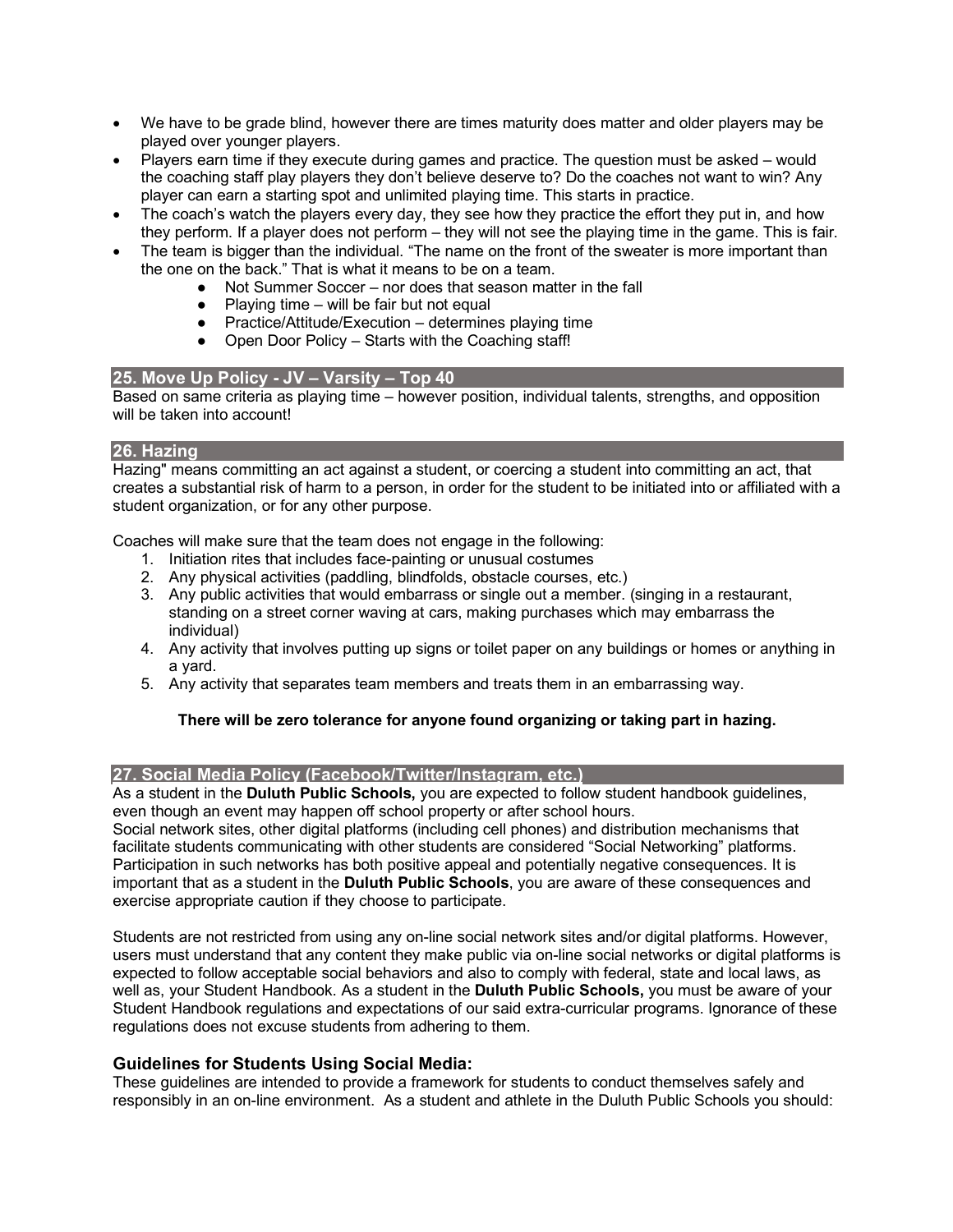- 1. Be careful with how much and what kind of identifying information you post on social networking sites. Virtually anyone with an email address can access your personal page. It is unwise to make available information such a full date of birth, social security number, address, phone number, cell phone numbers, class schedules, bank account information, or details about your daily routine. All of these can facilitate identity theft or stalking. Social Media sites provide numerous privacy settings for information contained in its pages. Use these settings to protect private information. However, once posted, remember the information becomes property of the website and public record.
- 2. Be aware that community members, family and potential current and future employers and college admissions offices often access information you place on on-line social networking sites. You should think about any information you post on sites or similar directories that potentially portrays an image of you to a prospective employer or school. The information is considered public information. Protect yourself by maintaining a self-image that you can be proud of years from now.
- 3. Be careful in responding to unsolicited e-mails asking for passwords or PIN numbers. Reputable businesses do not ask for this information in e-mails.
- 4. Don't have a false sense of security about your rights to freedom of speech when using Social Media. Understand that freedom of speech is not unlimited. The on-line social network sites are NOT a place where you can say and do whatever you want without repercussions or personal accountability.
- 5. Remember photos once put on the social network site's server become their property and public record. You may delete the photo from your profile but it still stays on their server. Internet search engines like "Google" or "Yahoo" may still find that image long after you have deleted it from your profile. Think long and hard about what type of photo you want to represent you.
- 6. Whoever is the "adult" (over 18) responsible for the contracts, computers, phone lines, etc…is liable (civil and criminal) for your actions as a minor as well.

#### **Things students should avoid when using Social Media:**

- 1. Derogatory language or remarks about our students, teammates, school personnel and our community at-large; as well as, teachers, or coaches; student-athletes, administrators or representatives of other schools.
- 2. Demeaning statements about or threats to any third party- (Including support of demeaning statements and threats.) Don't respond to these.
- 3. Distribution and possession of unauthorized videos and photos or statements depicting violence; hazing; sexual harassment and content; vandalism, stalking; underage drinking, selling, possessing, or using controlled substances; or any other inappropriate behaviors.
- 4. Creating a serious danger to the safety of another person or making a credible threat of serious physical or emotional injury to another person.
- 5. Indicating knowledge of an unreported felonies, crimes, thefts or damage to property or unethical behavior.
- 6. Indicating knowledge of an unreported school or team violation—regardless if the violation was unintentional or intentional.

#### **One of the biggest lessons social network users can learn is that anything you post online enters the public record. You never know who may be looking and when.**

**Students, Parents and Guardians, let it be known that any students in violation of said conduct is subject to consequences to be determined by the Administration, Principal and/or Activities Director.**

**The Minnesota State High School League Student Code of Responsibilities, Bylaw 206.00, is applicable and relevant in all student related issues and concerns in such matters.**